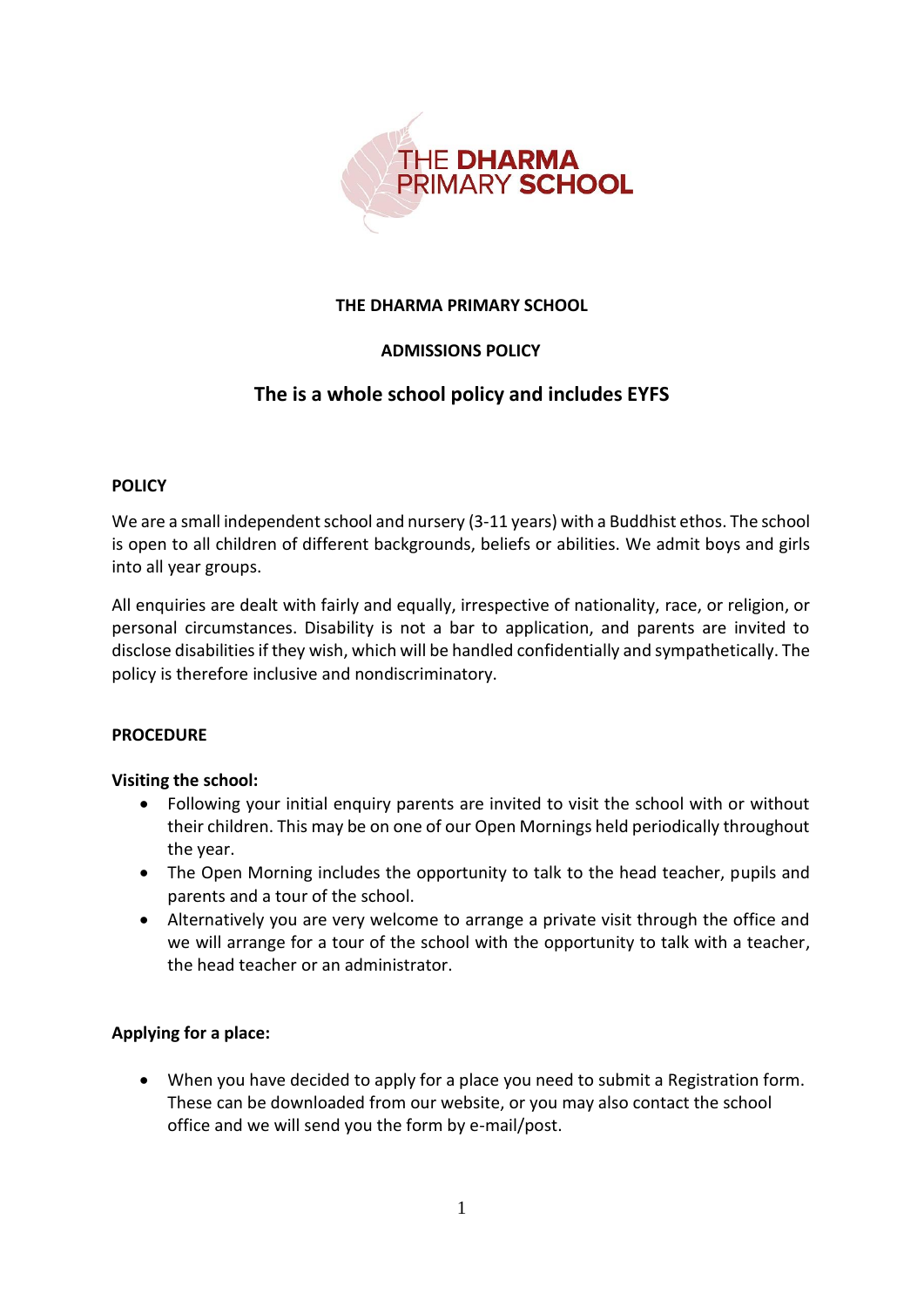- When your child is considered for a place in the school, you will be invited to attend an interview with your child's prospective teacher/Head Teacher.
- Once your child is offered a place they will be invited to attend a taster day.
- The school will consider previous school reports before offering a place. The school supports integration of children with special educational needs and believes this is of benefit to all members of our community. It is, however, important for the school to feel confident that we can provide the necessary support for each child. The decision to offer a place may therefore be dependent on our assessment of the school's ability to meet the child's needs, be they physical, social, emotional or academic. Such an assessment would be based on the school's resources, the balance in the applicant's class, and the child's past school reports. *In the event of the school deciding it can accept your child, but cannot meet the child's needs internally despite its best efforts, the parents will be asked to pay an additional fee for extra one-to-one support within school or to provide technical equipment if it is agreed to be necessary.*
- When you are offered a place you will receive a contract along with a number of other forms necessary to complete registration. You will also be asked to supply a copy of your child's birth certificate. We request that arrangements for the payment of fees are set up before commencement of the term your child enters the school.

All fees are due and payable by monthly direct debit on the third day of each month or termly in advance on or before the first day of each term.

- There is a non-refundable registration fee of £100 for each child including nursery.
- A deposit of **£1,000** per child is payable on acceptance of a place. This deposit will be kept and off-set against the final term's fees when your child leaves and is nonrefundable in the event of cancellation in the term before the child is due to join.
- *Parents' attention is drawn to the Terms & Conditions that accompany the contract. Please pay particular attention to the periods of notice and non-payment of fees.*
- Children attending Reception class are required to pay full fees irrespective of whether you wish your child to attend half time at the start of the year. When children in our Nursery qualify for the Early Years Free Entitlement at the age of three we request that they are registered and pay for a minimum of two sessions per week.
- When the signed contract and all related paperwork are returned with your deposit your child's place is secured.

Parents should be aware that the Dharma Primary School has limited places and when a class is over-subscribed, priority will be given to siblings of children already in the school.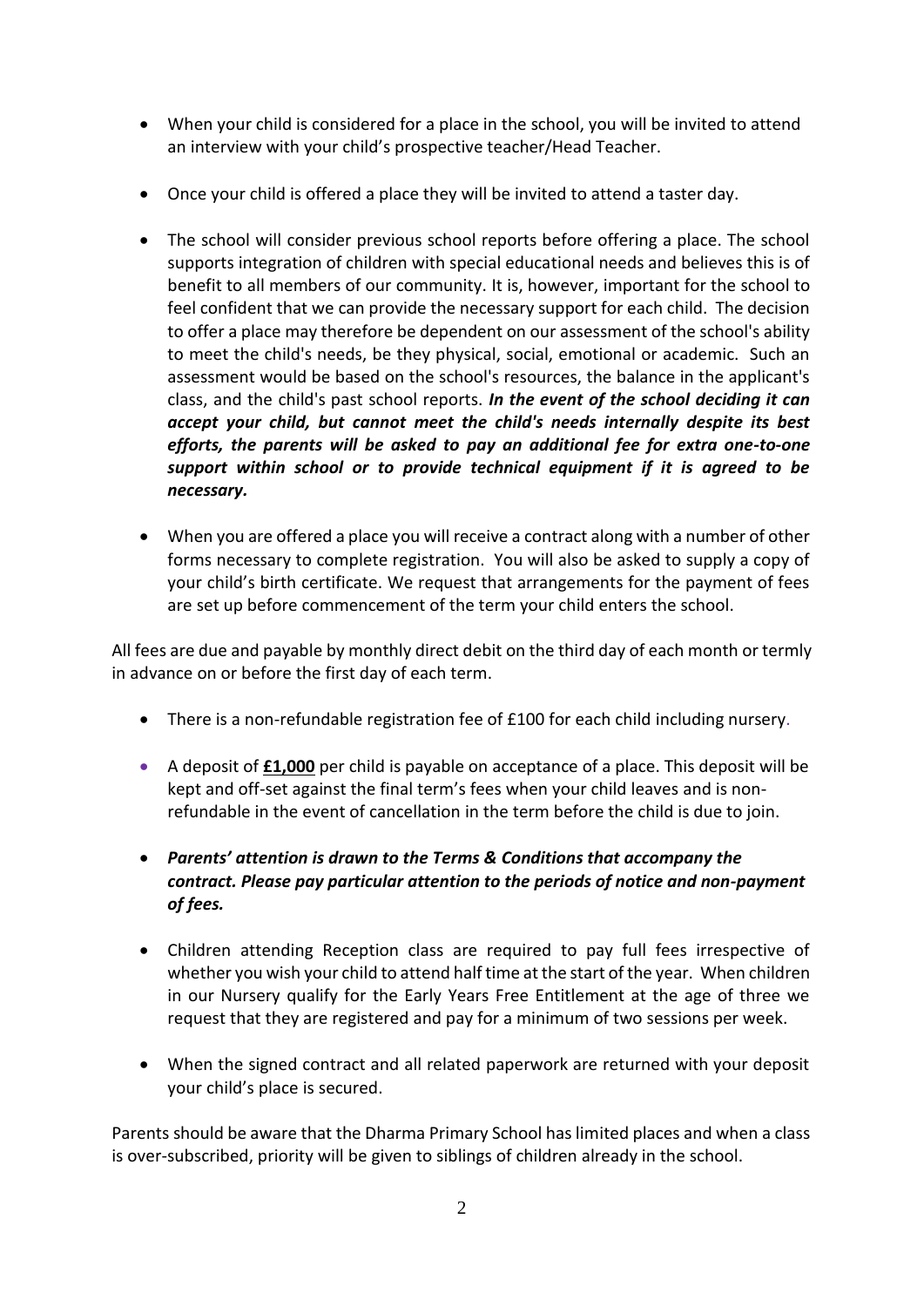Please contact the school office if you have any concerns or questions.

## **NURSERY ADMISSIONS**

It is our intention to make our nursery accessible to children and families from all sections of the community, including the local community.

We welcome children regardless of their gender, special educational needs, disabilities, background, religion, ethnicity or competence in spoken English. We liaise fully with parents and professionals to ensure that it is in the child's best interests to attend our nursery.

No more than 14 children can attend at any one session. In the event of the nursery being over-subscribed, priority will be given to the following:

- Siblings of those already attending the school
- Length of time on the waiting list

There is a £100 non-refundable registration fee to pay & we request that children attend a minimum of two sessions per week. We do find children are happier, make more friends and bond more with the group the greater number of sessions they attend. **One month's notice is required for withdrawal from the nursery or changes in hours.**

In order to qualify for government funded hours, children must meet the following criteria:

- Children starting in September must be three years old by  $31<sup>st</sup>$ August.
- Children starting in January must be three by  $31<sup>st</sup>$  December.
- Those entering in April must be three by  $31<sup>st</sup>$  March.

Children can be admitted in the term they turn three, however, they will not be eligible for government funding until the following term and therefore, full fees must be paid.

Attendance and the offer of a place in our nursery are not dependent on children continuing into the school.

Similarly, attendance at our nursery does not guarantee a place into the school. However, on allocating school places we do consider those already attending the nursery. Interested parents will be asked to formally apply to the school for a place in Reception. You may wish to express an interest in your child entering the school at the time of joining.

Children are offered taster sessions shortly before admission is due, and if necessary are welcome to stay with their child for the first session or two to help them settle in.

Parents must be aware that under Early Years funding rules, children are expected to attend at least 80% of the free hours they have been given, unless there is a particular reason e.g. long-term illness. 20% absence equates to approximately 2 weeks per term, depending on the length of term. If they do not attend on a regular basis, there is the risk the funding will be taken away for the time missed and then you would be expected to pay for these hours.